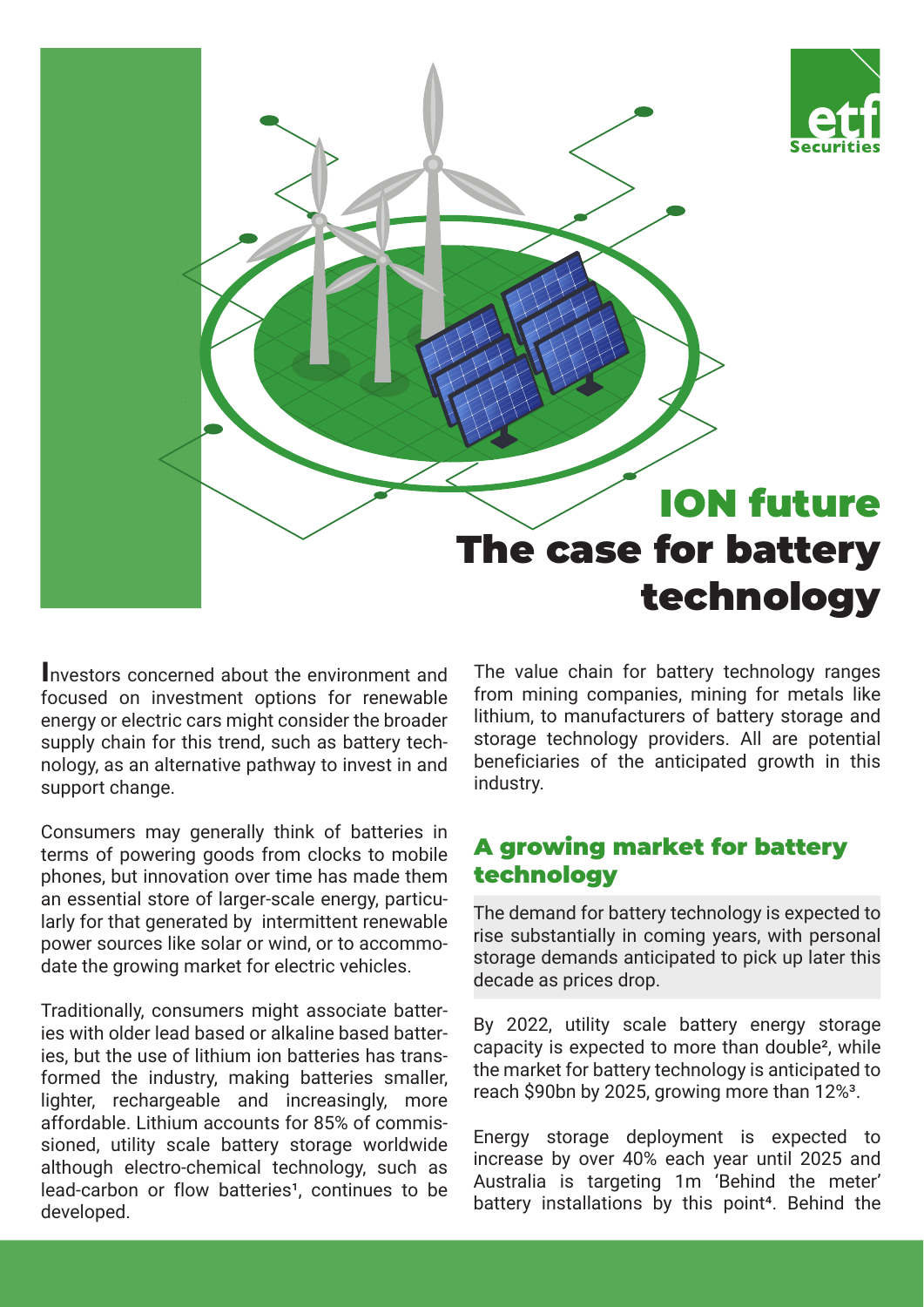meter refers to being on the energy users side of the electric meter, such as solar panels on a residential home, compared to being on the electric grid side.

Looking at the bigger picture, the amount of battery storage needs to expand 300 times its existing capacity to meet requirements in 2050 (excluding electric vehicles)5.

## Future-charged batteries: renewables and electric vehicles powering change

Wind and solar energy are forecast to supply around 48% of world electricity needs by 2050, with battery technology, gas peakers (turbines or engines that burn natural gas) and dynamic demand anticipated to drive market penetration of solar and wind by more than 80% according to BloombergNEF6. The same report also suggests the costs of renewable energy will undercut coal and gas in most parts of the world by 2030 – a compelling reason for countries to focus on it.

While the concept may sound alien to much of coal-dependent Australia, the truth is, parts of Australia are already leading the way. Wind and solar generation are responsible for 50.5% of South Australian energy needs7, supported by the Tesla-built Hornsdale Power Reserve which has a storage capacity of 150MW/193.5MWh<sup>8</sup>.

Growth in electric vehicle use is similarly likely to fuel demand for battery storage in the coming years. BloombergNEF predicts sales to rapidly increase from 2.7% of new cars sold representing 1.7 million cars in 2020, to over half of all passenger vehicles sold by 2040 representing 54 million cars<sup>9</sup>. China is likely to represent the lion's share of sales and development of electric vehicles, even as it has been forced to slow down activity during the COVID-19 pandemic. More than 55% of all electric cars sold in the world are Chinese sales<sup>10</sup> and the market there has been supported by government subsidies and regulations around certain percentages of automotive sales required to be electric. Chinese company BYD, a manufacturer of vehicles and battery technology, is responsible for the greatest portion of electric vehicles sold in the world<sup>11</sup>.

Though the COVID-19 pandemic may have forced temporary slowdown in the renewables and battery production trends, some organisations suggest it could end up accelerating the growth and not just due to volatility in oil and gas prices.

The Australian Clean Energy Council has estimated the existing pipeline for renewables as likely to generate 50,000 new jobs, lower power prices and inject over \$50bn of investment and have suggested that moving forward the pipeline could assist Australia in recovering from a COVID-19 recession<sup>12</sup>

Similarly, the International Renewable Energy Agency (IRENA) believes that renewables could be essential to recovery and generate global GDP gains of almost \$100tn between now and 2050<sup>13</sup>.

The global lockdown has heightened the disparity in energy access across the world, and it is likely many nations will be looking for a solution in the form of greater investment in renewables<sup>14</sup>.

Many countries have seen dramatic changes to air and water quality as their populations have been forced into lockdown. Maintaining lower pollution levels may offer additional motivation for governments to focus on renewables, and not just for the environmental benefits. New research has indicated a link between air pollution and not only the spread of COVID-19, but also the risk of  $death from it<sup>15</sup>$ 

# Why invest in battery technology?

Battery technology is central to the growth of renewable energy and electric vehicles so investors may consider this as an investment in environmental sustainability. It is an established technology with continued innovation and is expected to aid the transition to clean energy.

Battery technology also represents a growth investment for many investors given the projected demand for storage in the coming years off the back of growth in renewables use and the electric vehicle industry.